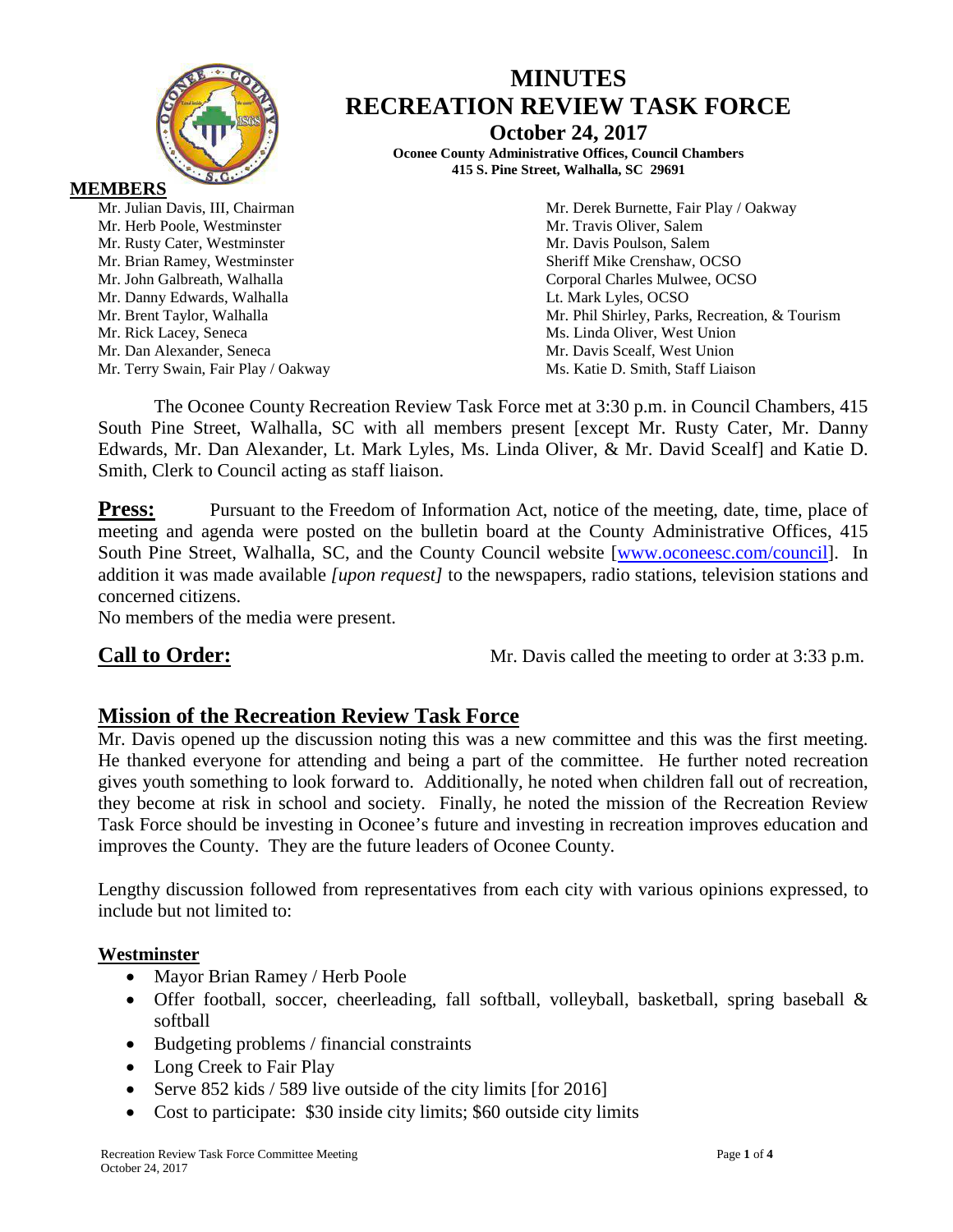- Cost per participant
- Losing participants to Fair Play / Fair Play Youth Center
- Will effect Westminster area in the next few years
- Facilities / Facility updates
- Funding

#### **Seneca**

- Rick Lacey
- Serve 70% outside city limits; 30% inside city limits
- Two museums, events, beautification crew, etc.
- Serves approximately 1,000 kids
- Cost to participate: \$30 inside city limits; \$60 outside city limits
- Facilities

### **Walhalla**

- John Galbreath / Brent Taylor
- Serve 1,132 / 404 inside city limits / 728 outside city limits [for 2016]
- Does not offer sports for older age groups due to the unavailability of facilities
- Uses Oconee Academy gym
- 30 basketball teams ages 4 thru 14
- Cost to participate: \$30 inside the city; \$70 outside city limits
- 2 salary employees and 1 hourly employee
- Budget

### **Salem**

- Travis Oliver / David Poulson
- One of the smallest recreation departments in the County
- Offers soccer, basketball, baseball
- Serves between 100 to 125 participants
- 10% inside city limits / 90% outside city limits
- Cost to participate: \$40 per participant regardless of inside or outside city limits
- Uses Tamassee DAR gym and baseball field
- All volunteers
- County facility

### **Fair Play / Oakway**

- Terry Swain / Derek Burnette
- Fair Oak Youth Center
- Offers softball, basketball, soccer, volleyball
- Sending participants to all-stars
- Active board with all volunteers
- Cost to participate: \$60 per participant
- All volunteers
- Sponsor
- Would like to have a paid recreation director and field maintenance help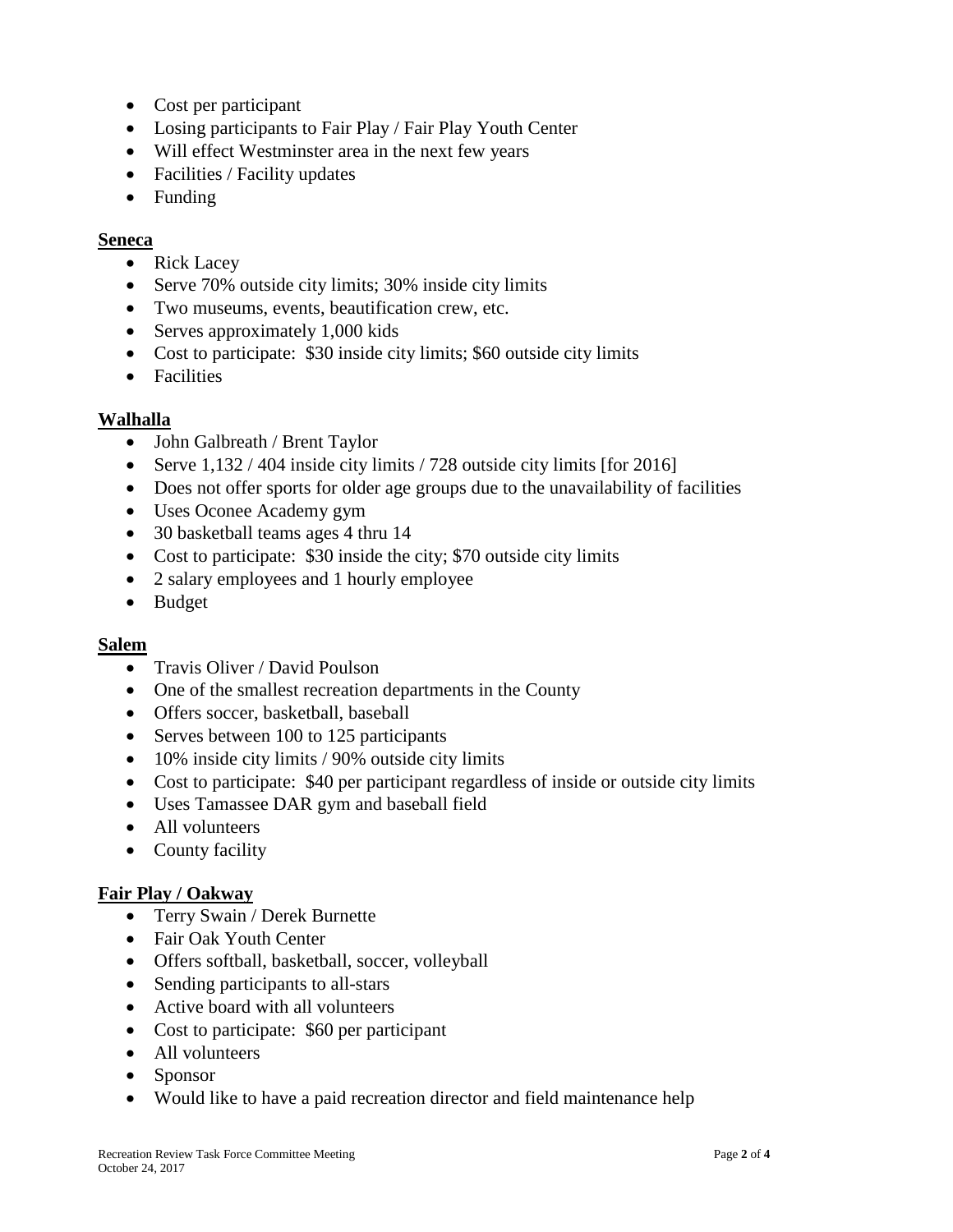#### **Oconee County Sheriff's Office**

- Sheriff Mike Crenshaw / Corporal Charles Mulwee
- Effecting 3,500 to 4,000 youth
- 9 resource officers
- SRO's want to help
- Juvenile number is increasing in the juvenile justice system
- Countywide
- Draw the older children in
- Travel team
- May not be able to afford the fees
- Role models
- Mentoring

Mr. Moulder asked for each representative to submit their numbers to him via email at [smoulder@oconeesc.com](mailto:smoulder@oconeesc.com) and he would create a spreadsheet and run the analysis. Mr. Davis noted when submitting a budget request to include travel.

Mr. Phil Shirley, Oconee County Parks, Recreation, & Tourism [PRT] Director, thanked everyone for what they do and noted they make an amazing difference in the County. He does not program on the County level but wants to make a difference. Discussion continued.

Mr. Brent Taylor, Walhalla City Administrator, addressed the committee noting he has worked in recreation most of his career. He noted the discussion was mainly about youth athletics and asked what the overall goal was. He further noted the variety of interest could also be in adults, seniors, etc. Discussion continued.

Ms. Janet Hartman, Destination Oconee Manager, addressed the committee noting the challenges are great and sitting down and bringing items to a priority list is important. Discussion continued.

Mr. Davis noted funding is the biggest hurdle and noted there was a lot accomplished at this meeting. He thanked everyone for attending.

Mr. Moulder thanked everyone for attending the meeting. From each representative, he asked them to provide the following on their financials with information going back five years:

- Revenue broken down by type
- Total number of participants
- Total number of participants by sports broken down by county resident versus city resident
- Expenses broken down by sport
- Participant level by sport
- Break down as much by sport to cost revenue and participants

## **Next Meeting:**

The next meeting will be held at 3:30 p.m. on Tuesday, November 21, 2017 at the Oconee County Council Chambers, 415 South Pine Street, Walhalla, SC 29691.